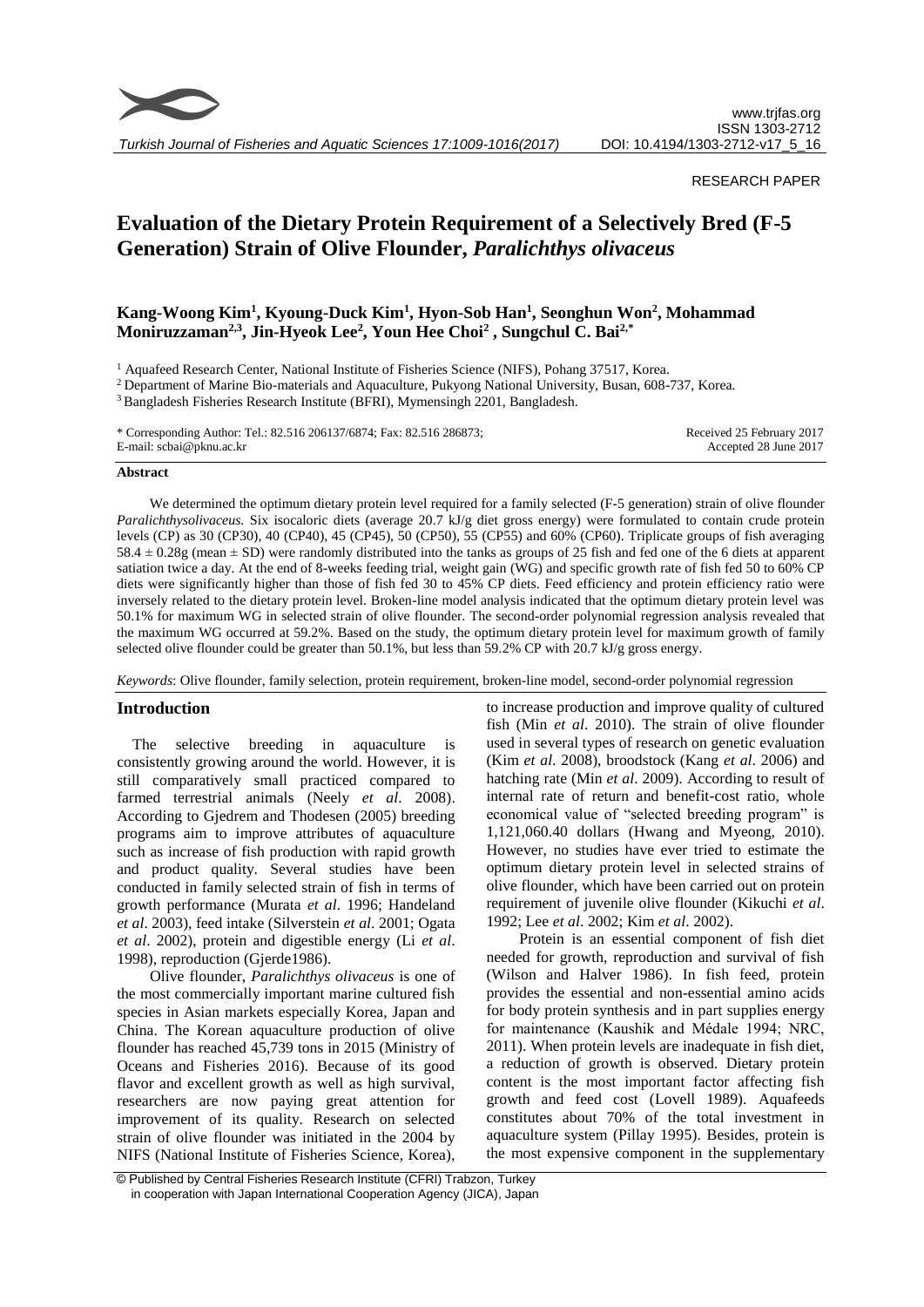fish feed (Fagbenro *et al*. 1992). Any reduction in dietary protein level without affecting fish growth can substantially reduce the cost of fish feed (Fiogbé 1996; Kim *et al*. 2003; Jamabo and Alfred-Ockiya 2008). For many fish species, there is an optimum requirement of dietary protein to supply adequate amino acids for maximizing growth (Siddiqui and Khan 2009). If too much protein is supplied in the diet, only part of it is used to make new protein for growth, and the remainder will be converted into energy, which results in increased feed cost and increased ammonia nitrogen excretion as an indicator of water pollution. Thus, from economical as well as environmental perspective, it is important that inclusion of the dietary protein should be optimized (Siddiqui and Khan 2009; Akpinar/*et al*. 2011). Therefore, the aim of the present study was to estimate the optimum dietary protein level on growth performance and proximate composition in family selected strains of olive flounder (F-5 generation).

#### **Materials and Methods**

#### **Experimental Diets**

The formulation and proximate composition of the experimental diets are shown in [Table 1.](http://onlinelibrary.wiley.com/doi/10.1111/j.1365-2109.2011.02814.x/full#t1) Six experimental diets (gross energy, 20.7 kJ/g) were formulated to contain graded levels of protein 30%, 40%, 45%, 50%, 55% and 60% designated as CP30, CP40, CP45, CP50, CP55 and CP60, respectively, using brown fish meal and casein as the main protein source, and fish oil was used as lipid source. The estimated values for levels of protein were 30.1%, 39.3%, 44.5%, 50.1%, 54.5% and 59.3%. Diets were prepared by mixing the dry ingredients in an electric mixer, followed by the addition of oil and water. This mixture was formed into a dough, and dry pellets were made by passing the dough through a screw-type pelleting machine and then air dried the pellets for approximately 48 h. The pellets were crumbled and sieved through a sieve (180 mm) to obtain the appropriate and uniform pellet size. The formulated diets were stored at -20  $\rm{^0C}$  until use.

# **Experimental Fish and Feeding Trial**

The experiment was carried out for at the National Institute of Fisheries Science (NIFS), Pohang, Rep. of Korea. In this study, selectively bred offspring (F-5 generation) of olive flounder were obtained from Geoje Marine Hatchery (Geoje, Korea) of National Institute of Fisheries Science (NIFS). Prior to the start of the feeding trial, all fish were fed the basal diet for two weeks to become acclimatized to the experimental environment. At the start of the experiment, 25 sub-adult olive flounder with an initial average weight  $58.4 \pm 0.28$  g (mean  $\pm$  SD) were randomly distributed into each of the 18 tanks of 150- L supplied with flow-through sea water at 2-L/min. Each tank was then randomly assigned to one of three replicates of the six dietary treatments. Fish were fed twice daily (10.00 h and 17.00 h) at satiation for 8 weeks. Supplemental aeration was provided to maintain the dissolved oxygen (DO) near saturation, and water temperature during the experiment was

**Table 1.** Dietary composition of the experimental diets for family selected olive flounder (% dry matter basis)

|                             | Protein levels (%) |      |      |      |                  |             |  |  |
|-----------------------------|--------------------|------|------|------|------------------|-------------|--|--|
| Ingredients <sup>1</sup>    | CP30               | CP40 | CP45 | CP50 | CP <sub>55</sub> | <b>CP60</b> |  |  |
| Fishmeal <sup>2</sup>       | 25.7               | 39.7 | 46.7 | 53.7 | 60.7             | 67.8        |  |  |
| $\text{Case}in^2$           | 10.0               | 10.0 | 10.0 | 10.0 | 10.0             | 10.0        |  |  |
| Alpha – starch <sup>2</sup> | 31.9               | 21.2 | 15.9 | 10.6 | 5.50             | 0.00        |  |  |
| Wheat flour <sup>2</sup>    | 11.0               | 11.0 | 11.0 | 11.0 | 11.0             | 11.0        |  |  |
| Yeast <sup>2</sup>          | 2.00               | 2.00 | 2.00 | 2.00 | 2.00             | 2.00        |  |  |
| Vitamin premix <sup>3</sup> | 1.00               | 1.00 | 1.00 | 1.00 | 1.00             | 1.00        |  |  |
| Mineral premix <sup>3</sup> | 1.00               | 1.00 | 1.00 | 1.00 | 1.00             | 1.00        |  |  |
| Vitamin C                   | 0.50               | 0.50 | 0.50 | 0.50 | 0.50             | 0.50        |  |  |
| Vitamin E                   | 0.50               | 0.50 | 0.50 | 0.50 | 0.50             | 0.50        |  |  |
| Choline chloride            | 0.50               | 0.50 | 0.50 | 0.50 | 0.50             | 0.50        |  |  |
| Cellulose                   | 6.50               | 4.36 | 3.30 | 2.25 | 1.05             | 0.00        |  |  |
| Fish oil                    | 9.40               | 8.20 | 7.60 | 7.00 | 6.30             | 5.70        |  |  |
| Proximate composition (%)   |                    |      |      |      |                  |             |  |  |
| Crude protein               | 30.1               | 39.3 | 44.5 | 50.1 | 54.5             | 59.3        |  |  |
| Crude lipid                 | 10.9               | 11.8 | 11.8 | 11.8 | 11.9             | 11.9        |  |  |
| Crude ash                   | 6.2                | 8.2  | 9.5  | 10.6 | 11.9             | 12.8        |  |  |
| Estimated energy $(kJ/g)^4$ | 20.1               | 20.4 | 20.7 | 21.1 | 21.1             | 20.8        |  |  |

<sup>1</sup>Feed stuffs not mentioned here are the same feed stuffs as the domestic aquaculture feed companies are using currently.

<sup>2</sup> Suhyup Feed Co., Kyong-Nam, Korea.

<sup>3</sup> Contents (mg/kg) : KI 250, MnSO<sub>4</sub> H<sub>2</sub>O 2800, ZnSO<sub>4</sub> H<sub>2</sub>O 2,350, vitamin K 225, biotin (2%) 3,500, niacin 4,850, calcium pantothenate 11,000, folic acid 2,000, vitamin B<sub>1</sub> 1,500, vitamin B<sub>2</sub> 2,000, vitamin B<sub>6</sub> 2,000 and vitamin C 50,000.

4 Calculated based on carbohydrates, proteins and lipids are 17.2, 23.6, and 39.5 kJ/g, respectively (Blaxter, 1989).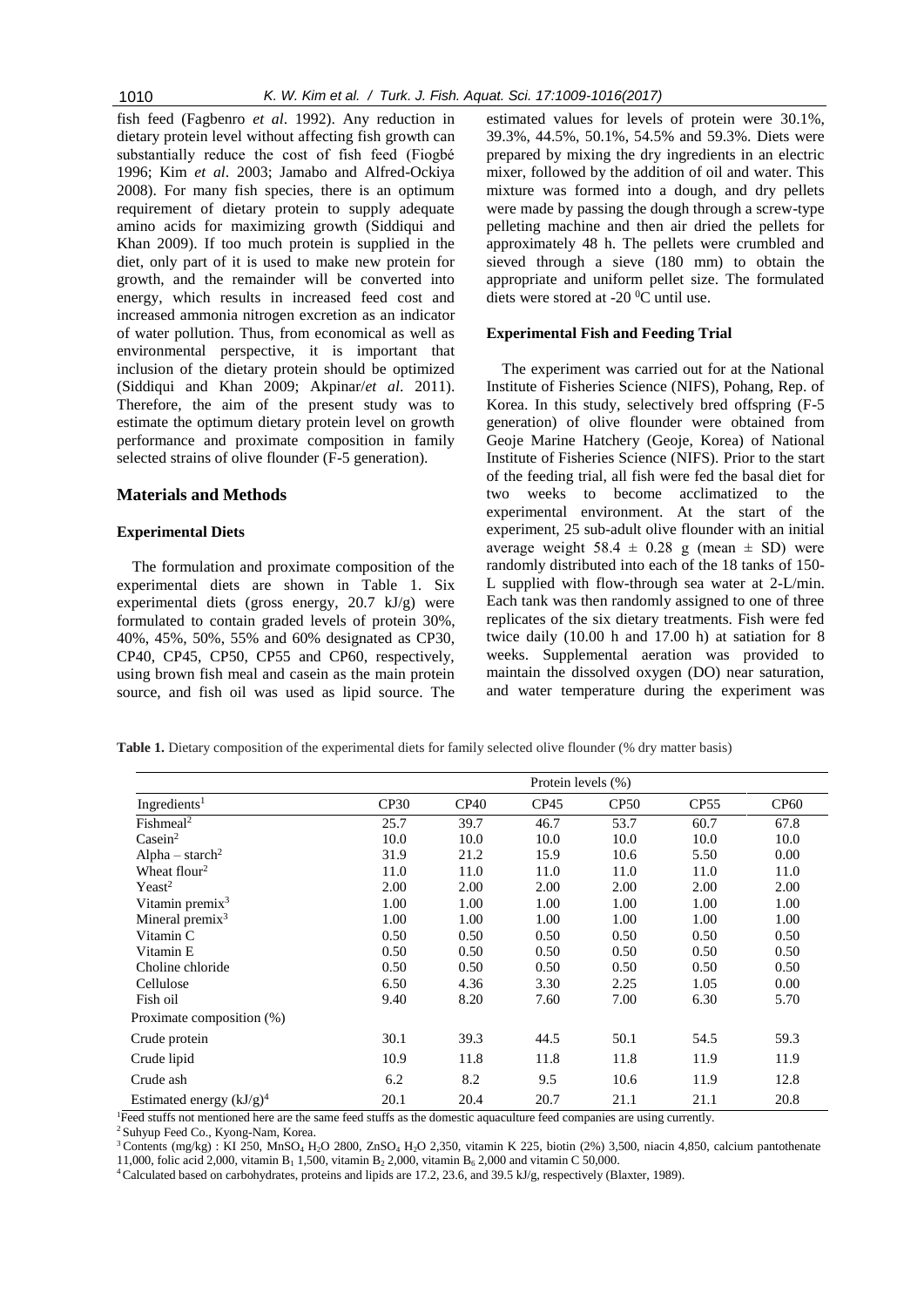maintained at 22.1  $\pm$  3.2 °C. A photoperiod of 12h light: 12h dark was used throughout the experimental period.

# **Sample Collection and Analysis**

At the end of the feeding trial, the total number and weight of fish in each tank were determined for the calculation of weight gain (WG), feed efficiency (FE), specific growth rate (SGR), protein efficiency ratio (PER) and survival rate. Three fish per tank were randomly selected, individually weighed and total length determined, then dissected to obtain liver and viscera for the determination of condition factor (CF), hepatosomatic index (HSI) and viscerosomatic index (VSI), respectively.

Five fish per tank were randomly captured at the end of feeding trial, anesthetized with ethylene glycol phenyl ether, plasma was separated by centrifugation at 5000 ×g for 10 min and stored at −70°C for the determination of blood biochemical parameters including total cholesterol (TCHO), glucose, alkaline phosphatase (ALP), BUN (blood urea nitrogen), total protein (TP), triglyceride (TG), and alanine aminotransferase (ALT), aspartate aminotransferase (AST). Another set of blood samples from the same fish were taken without heparin and allowed to clot at room temperature for 30 min. Then, the serum was separated by centrifugation at 5000  $\times$ g for 10 min and stored at −70°C for the analysis of lysozyme activity as a non-specific immune parameter.

Three additional fish from each tank were used to analyze whole-body proximate composition. The proximate composition analyses of the experimental diets and whole-body of fish were performed by the standard methods of AOAC (1995). Samples of diets and fish were dried at  $105\degree C$  to a constant weight to determine their moisture contents. The ash content was determined by incineration at 550 °C. Protein was determined using the Kjeldahl method (N  $\times$  6.25) after acid digestion, and crude lipid was measured by ether extraction using the Soxhlet apparatus 1046 (Tacator AB, Hoganas, Sweden).

The plasma levels of total cholesterol, glucose, ALT, BUN, total protein, triglyceride, and activities of ALT and AST were measured using a chemical analyzer (Fuji DRI-CHEM 3500i; Fuji Photo Film, Tokyo, Japan). A turbidimetric assay was used for determination of serum lysozyme level using the method described by a turbimetric assay [\(Ellis, 1990\)](http://www.sciencedirect.com/science/article/pii/S0044848605001973#bib19) with slight modifications. Briefly, *Micrococcus lysodeikticus* (Sigma, 0.75 mg mL−1 ) was suspended in sodium phosphate buffer (0.05 M, pH 6.2), 200 μL of suspension was placed in each well of 96-well plates and 20 μL serum was added subsequently. The reduction in absorbance of the samples was recorded at 450 nm after incubation at room temperature for 0 and 30 min in a microplate reader (GENios Pro; TECAN, AUSTRIA). A reduction in absorbance of 0.001 min−1 was regarded as one unit of lysozyme

activity.

### **Statistical Analysis**

All data were analyzed by one-way ANOVA (Statistics 3.1; Analytical Software, St. Paul, MN, USA) to test for the dietary treatments. When a significant treatment effect was observed, Tukey's HSD *post-hoc* test was used to compare means. Treatment effects were considered significant at the P<0.05 level. An estimation of the dietary protein requirement, based on percentage weight gain of fish was conducted by a two-slope, broken-line analysis model [\(Robbins](http://onlinelibrary.wiley.com/doi/10.1046/j.1365-2095.2001.00160.x/full#b17) *et al*. 1979) and second order polynomial regression analysis.

# **Results and Discussion**

After the 8-weeks feeding trial, growth performance and survival in family selected strains of olive flounder fed the experimental diets are presented in Table 2. Weight gain (WG) and specific growth rate (SGR) of fish fed CP50 diet was significantly higher than those of fish fed CP30, CP40 and CP45 diets (F = 94.93; P=< .0001 and F= 87.52; P= < .0001). However, there were no significant differences in WG and SGR among fish fed the CP 50, CP55 and CP60 diets. WG and SGR of fish increased with increasing dietary protein level from CP30 up to CP50 and then stable from CP50 up toCP60 diet. Similar trends have been demonstrated for other flat fish species (Caceres-Martinez *et al*. 1984; Devesa *et al*. 1994; Kim *et al*. 2002; Lee *et al*. 2003; Imsland *et al*. 2016). These unchanged growth performances of fish fed diets containing protein levels above the optimum probably due to decreasing available energy for growth and inadequate nonprotein energy necessary to de-aminate and excretion of the excess amino acids absorbed (Jauncey 1982; Vergara *et al*. 1996; Kim *et al*. 2002). The dietary protein requirement of fish depends on various factors, including fish species, water temperature, feeding method and size of fish (NRC 1993).

According to a two-slope, broken-line model analysis, the optimum dietary protein level for maximum growth of fish was estimated to be 50.1% protein per kg diet (Figure 1). However, second order polynomial regression analysis showed that the maximum WG response point in the present study is 59.2% protein per kg diet (y=-0.0681x<sup>2</sup> + 8.0686x -77.146;  $R^2=0.97$ ). The above results indicated a higher protein requirement for the improved strain of olive flounder. However, this result is within the range of approximately 40-70% which is demonstrated for protein requirement of some carnivorous fish species (Caceres-Martinez *et al*. 1984; NRC 1993). In addition, it has been reported flatfish required higher protein compared with other fish species (Danielssen and Hjertnes 1993; Helland and Grisdale-Helland 1998). Thodesen *et al* (1999)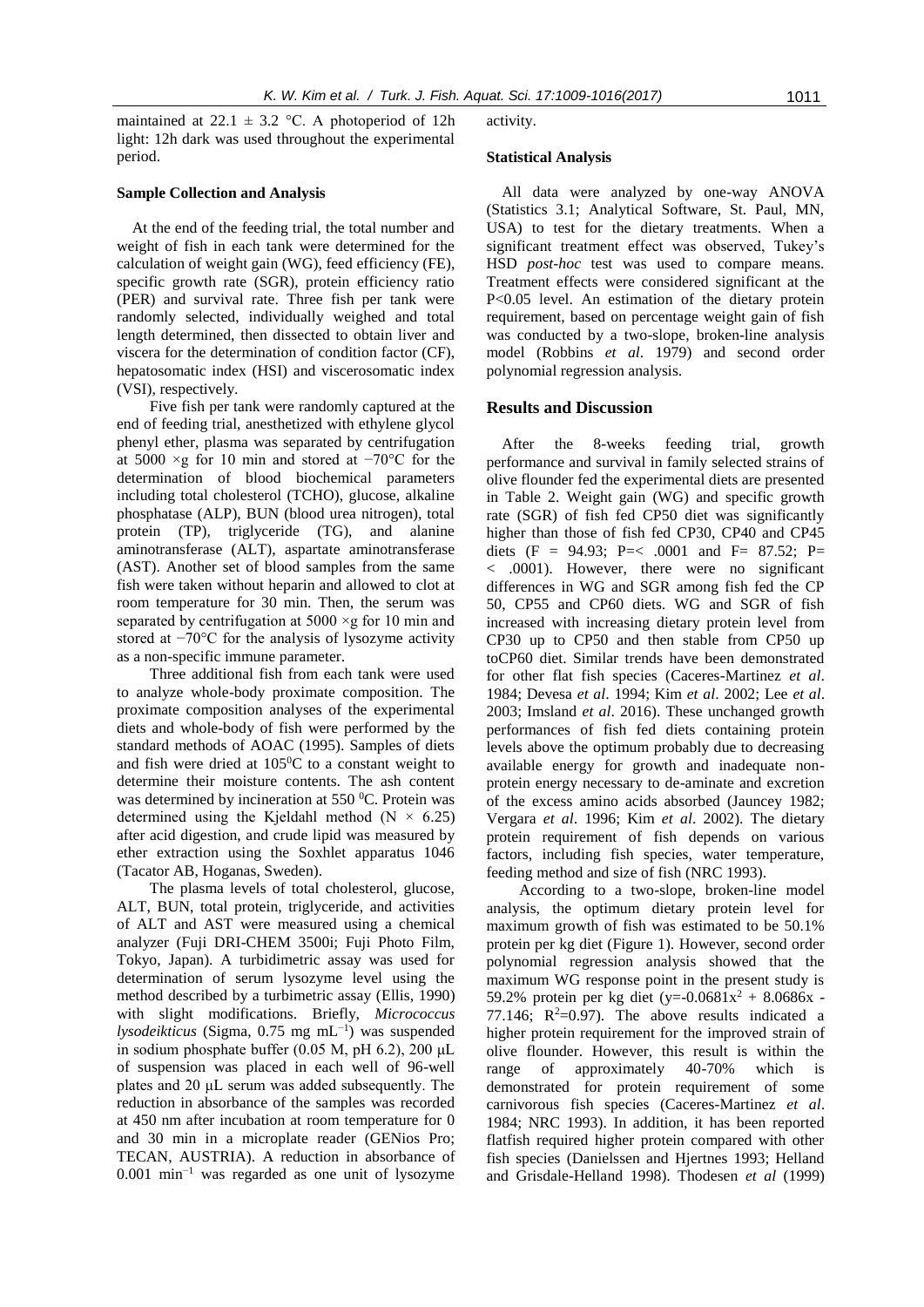**Table 2.** Growth performance of family selected olive flounder fed the different protein level diets for 8 weeks<sup>1</sup>

|                        | <b>Experimental diets</b>    |                               |                               |                               |                               |                              |         |         |  |
|------------------------|------------------------------|-------------------------------|-------------------------------|-------------------------------|-------------------------------|------------------------------|---------|---------|--|
|                        | CP30                         | CP40                          | CP45                          | CP50                          | CP <sub>55</sub>              | <b>CP60</b>                  | F-value | p-value |  |
| IBW <sup>2</sup>       | $58.3 \pm 0.24$ <sup>a</sup> | $58.5 \pm 0.13$ <sup>a</sup>  | $58.4 \pm 0.31$ <sup>a</sup>  | $58.5 \pm 0.61$ <sup>a</sup>  | $58.3 \pm 0.26$ <sup>a</sup>  | $58.4 \pm 0.13$ <sup>a</sup> | 0.21    | 0.9500  |  |
| FBW <sup>3</sup>       | $119 \pm 3.99$ <sup>c</sup>  | $138 \pm 1.17^b$              | $142 \pm 2.31$ <sup>b</sup>   | $153 \pm 2.04^{\text{a}}$     | $152 \pm 1.57$ <sup>a</sup>   | $152 \pm 1.60^{\circ}$       | 97.40   | < .0001 |  |
| WG <sup>4</sup>        | $104 \pm 3.64$ °             | $136 \pm 1.05^{\rm b}$        | $143 \pm 2.76^b$              | $162 \pm 4.28$ <sup>a</sup>   | $160 \pm 3.55^{\text{a}}$     | $160 \pm 1.36^a$             | 94.93   | < .0001 |  |
| $SGR^5$                | $1.35 \pm 0.03$ <sup>c</sup> | $1.62 \pm 0.01^{\rm b}$       | $1.67 \pm 0.02^b$             | $1.82 \pm 0.03$ <sup>a</sup>  | $1.80 \pm 0.03$ <sup>a</sup>  | $1.80 \pm 0.01^a$            | 87.52   | < .0001 |  |
| FE <sup>6</sup>        | $61.3 \pm 0.43$ <sup>f</sup> | $76.0 \pm 0.90$ <sup>e</sup>  | $85.8 \pm 1.26$ <sup>d</sup>  | $97.7 \pm 1.19$ <sup>c</sup>  | $104\pm2.36^{\rm b}$          | $111 \pm 2.10^a$             | 293.82  | < .0001 |  |
| PER <sup>7</sup>       | $2.04 \pm 0.01$ <sup>a</sup> | $1.93 \pm 0.02$ <sup>bc</sup> | $1.93 \pm 0.03$ <sup>bc</sup> | $1.95 \pm 0.02^b$             | $1.91 \pm 0.04$ <sup>bc</sup> | $1.88 \pm 0.04$ <sup>c</sup> | 6.67    | 0.0034  |  |
| HSI <sup>8</sup>       | $2.10\pm0.17^{\rm a}$        | $1.90 \pm 0.15^{ab}$          | $1.75 \pm 0.20$ <sup>bc</sup> | $1.73 \pm 0.24$ <sup>bc</sup> | $1.62 \pm 0.07$ <sup>bc</sup> | $1.44 \pm 0.13$ <sup>c</sup> | 5.38    | 0.0080  |  |
| $CF^9$                 | $0.95 \pm 0.01^{\rm b}$      | $0.99 \pm 0.03^b$             | $1.05 \pm 0.03^a$             | $1.05 \pm 0.01$ <sup>a</sup>  | $1.04 \pm 0.02$ <sup>a</sup>  | $1.03 \pm 0.03^a$            | 9.85    | 0.0006  |  |
| $VSI^{10}$             | $3.29 \pm 0.04^a$            | $3.16 \pm 0.04^a$             | $2.97 \pm 0.07^{\rm b}$       | $2.96\pm0.12^b$               | $2.90 \pm 0.09^b$             | $2.85 \pm 0.09^b$            | 13.91   | 0.0001  |  |
| Survival <sup>11</sup> | $97.3 \pm 2.04^{\mathrm{a}}$ | $96.0 \pm 0.00^a$             | $97.3 \pm 4.07$ <sup>a</sup>  | $97.3 \pm 2.04^a$             | $98.7 \pm 0.77$ <sup>a</sup>  | $98.7 \pm 2.04^a$            | 0.42    | 0.8227  |  |

<sup>1</sup>Value are mean  $\pm$  SD from triplicate groups of fish where the values in each row with different superscripts are significantly different  $(P < 0.05)$ .

<sup>2</sup>IBW : initial body weight.

<sup>3</sup> FBW : final body weight.

<sup>4</sup> Weight gain (%): (final weight - initial weight)  $\times$  100 / initial weight.

<sup>5</sup> Specific growth rate (%/day): ( $log_e$  final weight –  $log_e$  initial weight) / days.

<sup>6</sup> Feed efficiency (%): (wet weight gain / dry feed intake)  $\times$  100.

<sup>7</sup>Protein efficiency ratio: (wet weight gain / protein intake).

<sup>8</sup> Hepatosomatic index (%) = liver weight  $\times$  100 / body weight.

<sup>9</sup> Condition factor: (fish weight / fish length<sup>3</sup>)  $\times$  100.



**Figure 1.** Broken line Second-order polynomial regression analysis of weight gain of olive flounder fed experimental diets at different protein levels.

reported that the family selection of fish increased growth rate which reduced the production cycle. Ogata *et al*. (2002) reported that selected strain of Japanese flounder fish required high protein level approximately 60% in the diet. In the present study, the protein requirement in the selected strain of olive flounder was determined higher than juvenile olive flounder probably due to selective breeding program. In most experiments, the WG is frequently used to determine nutrient requirements including protein. Numerous studies showed the protein requirement of fish based on WG using the broken-line analysis

model and second order polynomial regression analysis (Anderson *et al*. 1981; Moore *et al*. 1988; [Santiago and Reyes 1991\)](http://www.sciencedirect.com/science/article/pii/S0044848604006180#bib26). The broken line model corresponds to the minimum required nutrient level that will produce the maximum response. While, the polynomial regression analysis indicates the maximum response when the growth response is curvilinear [\(Tacon and Cowey 1985;](http://www.sciencedirect.com/science/article/pii/S0044848604006180#bib27) Shearer 2000).

In this study, protein efficiency ratio (PER) tended to decrease with increase of dietary protein levels may be due to the excessive protein in the diet that was surpassed but used for the energy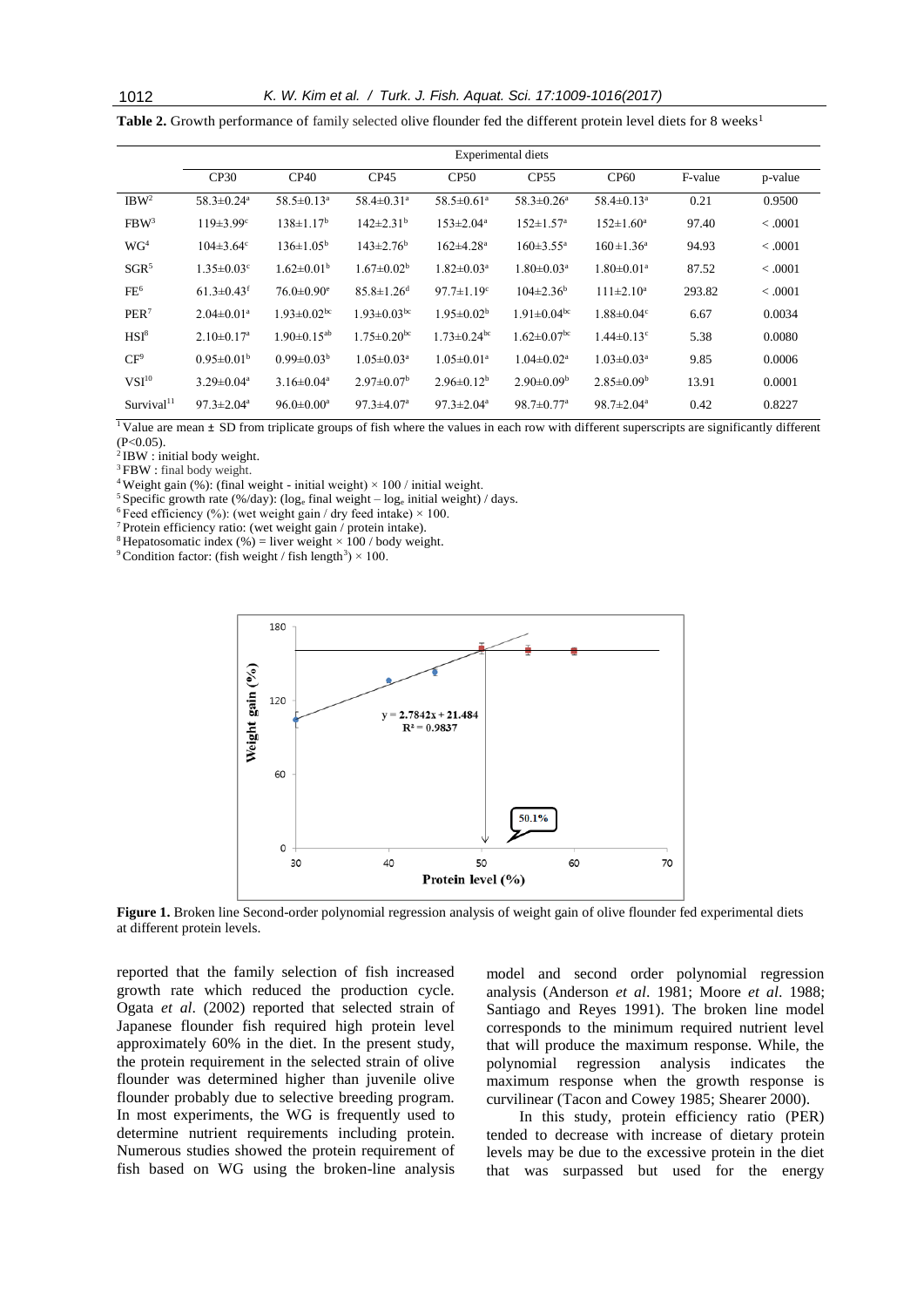(Dabrowski 1977; Santinha *et al*. 1996). Survival was not affected by the experimental diets. HSI decreased with increasing dietary protein levels and CF increased with increasing dietary protein levels  $(F =$ 5.38;  $p = 0.0080$  and  $F = 9.85$ ;  $p = 0.0006$ ) which are consistent with Kim *et al*. (2016).

The whole-body and dorsal muscle proximate compositions are shown Table 3. Whole-body and dorsal muscle proximate compositions in terms of crude protein, crude lipid and crude ash was not affected significantly by protein levels. In the present study, the dorsal muscle moisture composition of olive flounder decreased with the increasing dietary protein levels (F = 9.81; p = 0.0009). Likewise, Lee *et al*. (2002) demonstrated that moisture of fish dorsal muscle was inversely correlated to the dietary protein levels in japanese flounder. In addition, proximate composition of fish showed a similar trend with Khan *et al*. (1993).

Biochemical parameters have important roles for ascertain the health and physiological conditions of

fish (Blaxhall 1972). Biochemical parameters of olive flounder fed different experimental diets including various protein levels are given in Table 4. Plasma ALT and TG contents of fish fed CP55 and CP60 diets were significantly higher than those of fish fed CP30 diet (F = 25.77; P= < .0001 and F=17.46; P= < .0001). However, there were no significant differences among fish fed CP30 to CP50 diets; whereas, fish fed CP30 diet had the highest plasma ALP, TCHO and TP levels. However, the ALP, TCHO and TP contents were gradually decreased with the increase of protein levels in the diets. BUN, Glucose and AST activities were not significantly changed by dietary protein levels indicating that the dietary treatment groups had no adverse effect on fish health status.

Lysozyme activity has an important role in protecting the host from the attack of bacteria in terms of non- specific immune response in fish (Ellis 1990). Lysozyme activity of fish fed CP30 to CP60 diets for 8 weeks was showed in Table 4. The results showed



**Figure 2.** Second-order polynomial regression analysis of weight gain of olive flounder fed experimental diets at different protein levels.

**Table 3.** Whole-body and dorsal muscle proximate composition (%) of family selected olive flounder fed experimental diets<sup>1</sup>

|               |                              | Experimental diets            |                              |                              |                              |                              |         |         |
|---------------|------------------------------|-------------------------------|------------------------------|------------------------------|------------------------------|------------------------------|---------|---------|
|               | CP30                         | CP40                          | CP45                         | CP50                         | CP <sub>55</sub>             | CP60                         | F-value | p-value |
| Dorsal muscle |                              |                               |                              |                              |                              |                              |         |         |
| Moisture      | $75.8 \pm 0.34$ <sup>a</sup> | $75.3 \pm 0.29$ <sup>ab</sup> | $75.4 \pm 0.10^{ab}$         | $75.0\pm0.16^b$              | $74.7 \pm 0.30^{\rm b}$      | $74.6 \pm 0.35^{\rm b}$      | 9.81    | 0.0009  |
| Crude protein | $21.9 \pm 0.39$ <sup>a</sup> | $22.6 \pm 0.82$ <sup>a</sup>  | $22.8 \pm 0.33$ <sup>a</sup> | $22.9 \pm 0.62$ <sup>a</sup> | $22.8 \pm 0.23$ <sup>a</sup> | $22.8 \pm 0.90^{\circ}$      | 1.29    | 0.3316  |
| Crude lipid   | $0.45 \pm 0.06^a$            | $0.41 \pm 0.08$ <sup>a</sup>  | $0.47 \pm 0.08$ <sup>a</sup> | $0.36 \pm 0.08$ <sup>a</sup> | $0.46 \pm 0.06^a$            | $0.34 \pm 0.05^{\text{a}}$   | 1.80    | 0.1881  |
| Crude ash     | $1.97 \pm 0.10^a$            | $1.82 \pm 0.66^a$             | $1.46 \pm 0.36^a$            | $1.86 \pm 0.76$ <sup>a</sup> | $1.98 \pm 0.30^{\mathrm{a}}$ | $2.01 \pm 0.40^a$            | 0.52    | 0.7534  |
| Whole-body    |                              |                               |                              |                              |                              |                              |         |         |
| Moisture      | $71.9 \pm 0.55$ <sup>a</sup> | $70.8 \pm 0.67$ <sup>a</sup>  | $71.8 \pm 1.24$ <sup>a</sup> | $71.2 \pm 0.49$ <sup>a</sup> | $71.1 \pm 0.50$ <sup>a</sup> | $71.8 \pm 1.17$ <sup>a</sup> | 0.98    | 0.4660  |
| Crude protein | $17.5 \pm 0.37$ <sup>a</sup> | $17.7 \pm 0.22$ <sup>a</sup>  | $17.9 \pm 0.37$ <sup>a</sup> | $17.9 \pm 0.33$ <sup>a</sup> | $18.0 \pm 0.39$ <sup>a</sup> | $17.9 \pm 0.13$ <sup>a</sup> | 1.02    | 0.4457  |
| Crude lipid   | $5.18 \pm 0.76$ <sup>a</sup> | $5.05 \pm 0.15^{\mathrm{a}}$  | $5.12 \pm 0.22$ <sup>a</sup> | $5.28 \pm 0.21$ <sup>a</sup> | $4.84 \pm 0.71$ <sup>a</sup> | $4.10 \pm 0.37$ <sup>a</sup> | 2.54    | 0.0860  |
| Crude ash     | $3.57 \pm 0.35$ <sup>a</sup> | $3.45 \pm 0.11$ <sup>a</sup>  | $3.55 \pm 0.29^a$            | $3.69 \pm 0.29$ <sup>a</sup> | $3.48 \pm 0.48^a$            | $3.36 \pm 0.22$ <sup>a</sup> | 0.40    | 0.8388  |

<sup>1</sup> Values are mean  $\pm$  SD from triplicate groups of fish where the means in each row with different superscript letters are significantly different (P<0.05).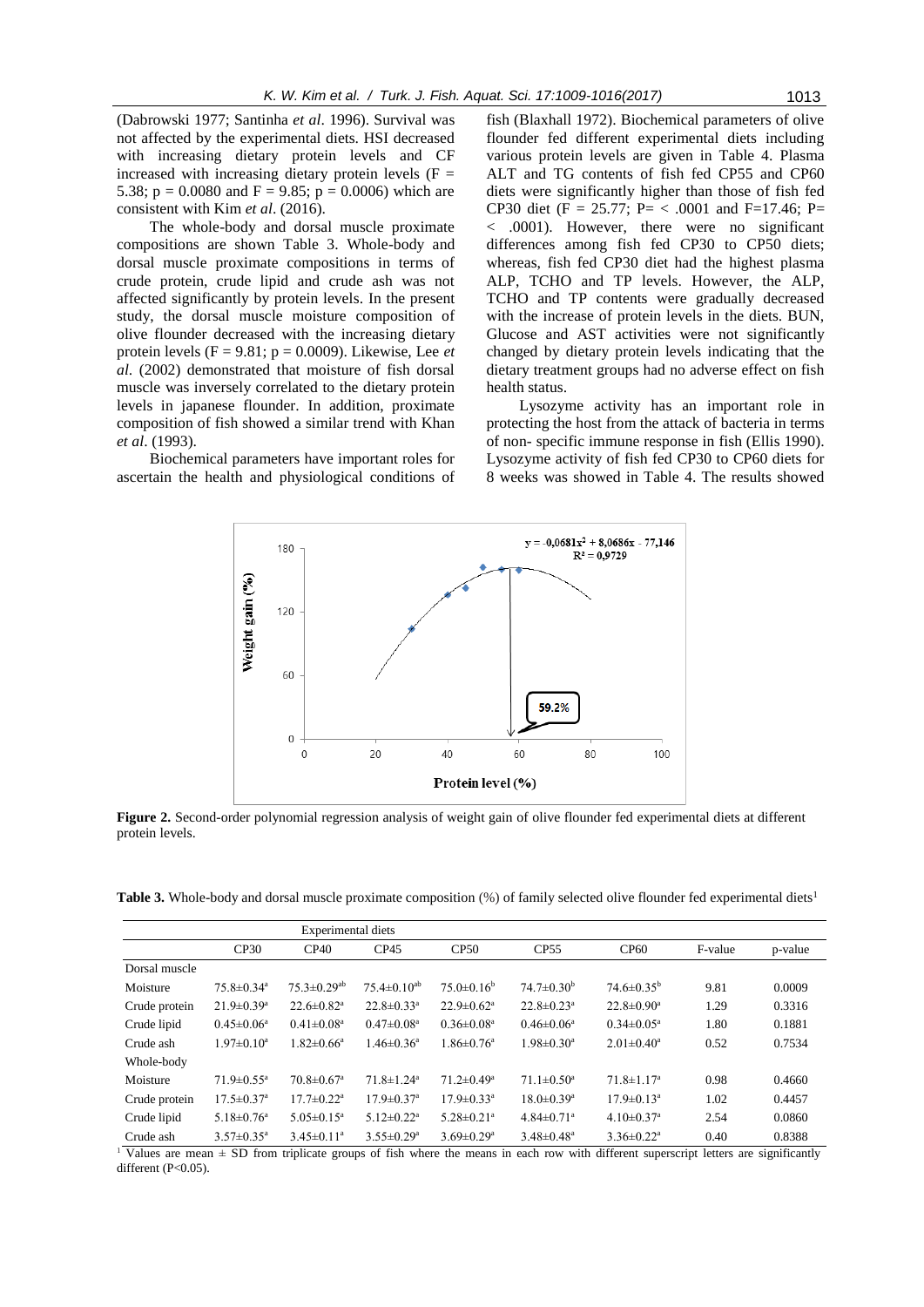**Table 4.** Blood parameters of family selected olive flounder fed experimental diets for 8 weeks<sup>1</sup>

|                                                      | Experimental diets           |                               |                               |                              |                               |                              |         |          |
|------------------------------------------------------|------------------------------|-------------------------------|-------------------------------|------------------------------|-------------------------------|------------------------------|---------|----------|
|                                                      | CP30                         | CP40                          | CP45                          | CP50                         | CP <sub>55</sub>              | CP <sub>60</sub>             | F-value | p-value  |
| $AST2(U L-1)$                                        | $12.7 \pm 1.53^{\text{a}}$   | $14.0 \pm 1.00^{\mathrm{a}}$  | $14.3 \pm 2.52^{\mathrm{a}}$  | $14.7 \pm 1.53$ <sup>a</sup> | $15.0 \pm 2.00^{\mathrm{a}}$  | $15.7 \pm 2.52^{\mathrm{a}}$ | 0.84    | 0.5472   |
| $ALT^3(U L^{-1})$                                    | $1.33 \pm 0.58^{\rm b}$      | $1.33 \pm 0.58^{\rm b}$       | $2.67 \pm 0.58$ <sup>b</sup>  | $2.33 \pm 0.58^b$            | $4.67 \pm 0.58$ <sup>a</sup>  | $5.33 \pm 0.58$ <sup>a</sup> | 25.77   | < 0.0001 |
| $TCHO4 (mg dL-1)$                                    | $292 \pm 4.73$ <sup>a</sup>  | $277 \pm 5.03^{ab}$           | $233 \pm 10.4^{bc}$           | $236 \pm 31.6^{\rm bc}$      | $227 \pm 13.7$ °              | $211 \pm 18.8$ °             | 10.51   | 0.0005   |
| Glucose (mg $dL^{-1}$ )                              | $3.33 \pm 0.58$ <sup>a</sup> | $4.00 \pm 1.00^a$             | $5.33 \pm 0.58$ <sup>a</sup>  | $5.00 \pm 1.00^a$            | $5.33 \pm 0.58$ <sup>a</sup>  | $6.33 \pm 2.25^{\mathrm{a}}$ | 2.20    | 0.1222   |
| $ALP5(U L-1)$                                        | $284 \pm 5.13^{\text{a}}$    | $265 \pm 7.02^{ab}$           | $266 \pm 13.2^{ab}$           | $261 \pm 6.24^b$             | $263 \pm 7.57$ <sup>ab</sup>  | $249\pm4.16^b$               | 6.08    | 0.0050   |
| $TP^6$ (g dL <sup>-1</sup> )                         | $4.67 \pm 0.25$ <sup>a</sup> | $4.70 \pm 0.56$ <sup>ab</sup> | $3.87 \pm 0.81$ <sup>ab</sup> | $3.23 \pm 0.81^b$            | $3.37 \pm 0.21$ <sup>ab</sup> | $2.87 \pm 0.15^{\rm b}$      | 6.03    | 0.0051   |
| $TG7$ (mg dL <sup>-1</sup> )                         | $194 \pm 4.73$ <sup>c</sup>  | $205 \pm 6.11$ <sup>bc</sup>  | $208 \pm 9.17$ <sup>bc</sup>  | $215\pm4.16^{ab}$            | $226 \pm 2.31$ <sup>a</sup>   | $228 \pm 2.52^a$             | 17.46   | < 0.001  |
| $BUN8 (mg dL-1)$                                     | $3.47 \pm 0.35^{\text{a}}$   | $3.10 \pm 0.17$ <sup>a</sup>  | $4.00 \pm 0.96^{\mathrm{a}}$  | $4.17 \pm 0.86^{\mathrm{a}}$ | $3.33 \pm 0.12^a$             | $4.47 \pm 0.75$ <sup>a</sup> | 2.14    | 0.1307   |
| Non-specific immune response                         |                              |                               |                               |                              |                               |                              |         |          |
| Lysozyme $(U \text{ ml}^{-1})$<br>$1 - 2 - 1$<br>--- | $72.2 \pm 11.9^a$            | $75.8 \pm 7.34$ <sup>a</sup>  | $60.5 \pm 7.76$ <sup>a</sup>  | $68.1 \pm 3.50^{\mathrm{a}}$ | $65.8 \pm 18.6^a$             | $50.2 \pm 3.79$ <sup>a</sup> | 2.38    | 0.1016   |

<sup>1</sup> Values are mean  $\pm$  SD from triplicate groups of fish where the means in each row with different superscript letters are significantly different (P<0.05).

<sup>2</sup> AST: aspartate aminotransferase

<sup>3</sup> ALT: alanine aminotransferase

<sup>4</sup> TCHO: total cholesterol

<sup>5</sup>ALP: alkaline phosphatase

<sup>6</sup>TP: total protein

<sup>7</sup>TG: triglycerides

8 BUN: blood urea nitrogen

that lysozyme activity varied from 50 to 76  $(U \text{ ml}^{-1})$ and no significant differences ( $F = 2.38$ ;  $p = 0.1016$ ) were observed among dietary treatments (P>0.05) which suggest that fish immunity was in intact condition. Moreover, we did not find any abnormalities in fish during the experimental period which might be reflected in survivability data of fish.

In conclusion, based on the broken-line analysis and second-order polynomial regression analysis of the WG the results of the present study revealed that the optimum dietary protein level of a selectively bred (F-5 generation) strain of olive flounder could be greater than 50.1% but less than 59.2% of diet.

## **Acknowledgement**

This work was funded by a Grant (2017021) from the National Institute of Fisheries Science (NIFS), Rep. of Korea.

### **References**

- Anderson, R.J., Kienholz, E.W., & Flickinger, S.A. (1981). Protein requirements of smallmouth bass and largemouth bass. *The Journal of nutrition*, 111(6), 1085-1097.
- Akpinar, Z., Sevgili, H., Ozgen, T., Demir, A., & Emre, Y. (2011). Dietary protein requirement of juvenile shidrum, *Umbrina cirrosa* (L). *Aquaculture Research*, 43(3), 421-429.
- http://dx.doi.org/101111/j.1365-2109.2011.02845.x.
- AOAC(Association of Official Analytical Chemists). (1995). Official Methods of Analysis, 16<sup>th</sup> ed. Association of Official Analytical Chemists, Arlington, VA.
- Blaxhall, P.C. (1972). The haematological assessment of the health of freshwater fish. *Journal of Fish Biology*, 4(4), 593-604.

http://dx.doi.org/10.1111/j.10958649.1972.tb05704.x.

Caceres-Martinez, C., Cadena‐Roa, M., & Metailler, R.

(1984). Nutritional requirements of turbot (*Scophthalmus maximus*): I. A preliminary study of protein and lipid utilization. *Journal of the World Aquaculture Society*, 15(1-4), 191-202. http://dx.doi.org/10.1111/j.1749-7345.1984.tb00153.x.

- Dabrowski, K. (1977). Protein requirements of grass carp fry (*Ctenopharyngodon idella* Val.). *Aquaculture*, 12(1), 63-73[. doi.org/10.1016/0044-8486\(77\)90047-3.](https://doi.org/10.1016/0044-8486(77)90047-3)
- Danielssen, D.S., & Hjertnes, T. (1993). Effect of dietary protein levels in diets for turbot (Scophthalmus maximus L.) to market size. In: Fish Nutrition in Practice (KaushikS.J. & LuquetP. Eds.). *Proceedings of the IV International Symposium Fish Nutrition and Feeding*, Paris. INRA Editions., 89–96 pp.
- Devesa, S. (1994). Nutrition and feeding of cultured turbot (Scophthalmus maximus L.). In: Turbot Culture: Problems and Prospects (Lavens, P. & Remmerswaal, R.A.M. eds). *European Aquaculture Society*. Oostende, Belgium, Special Publication., 81-92 pp.
- Ellis, A.E. (1990). Lysozyme Assays. In: Stolen, J.S. Fletcher, T.C. Anderson, D.P. Roberson, B.S. and Van Muiswinkel W.B (Ed.) Techniques in Fish Immunology. NJ: SOS Publications, Fair Haven: 101– 103.
- Fagbenro, O.A., Balagon, A.M., & Anyanwu, C.N. (1992). Optimum dietary protein level of *Heterobranchusbidorsalis* fed compounded diet. *The Isreali Journal of Aquaculture*, Bamidgeh. 44(3), 87- 92.
- Fiogbé, E.D. (1996). Contribution to the study of needs nutritional larval and juvenile perch fluvial (*Perch* L.). Doctoral thesis, University of Namur, Belgium, 288 pp.
- Gjerde, B. (1986). Growth and reproduction in fish and shellfish. *Aquaculture*, 57(1-4), 37-55. http://dx.doi.org/10.1016/0044-8486(86)90179-1
- Gjedrem, T. (2005). Selection and Breeding Programs in Aquaculture. Dordrecht, The Netherlands, Springer, 364 pp.
- Handeland, S.O., Arnesen, A.M., & Stefansson, S.O. (2003). Seawater adaptation and growth of post-smolt Atlantic salmon (*Salmo salar*) of wild and farmed strains. *Aquaculture*, 220(1), 367-384.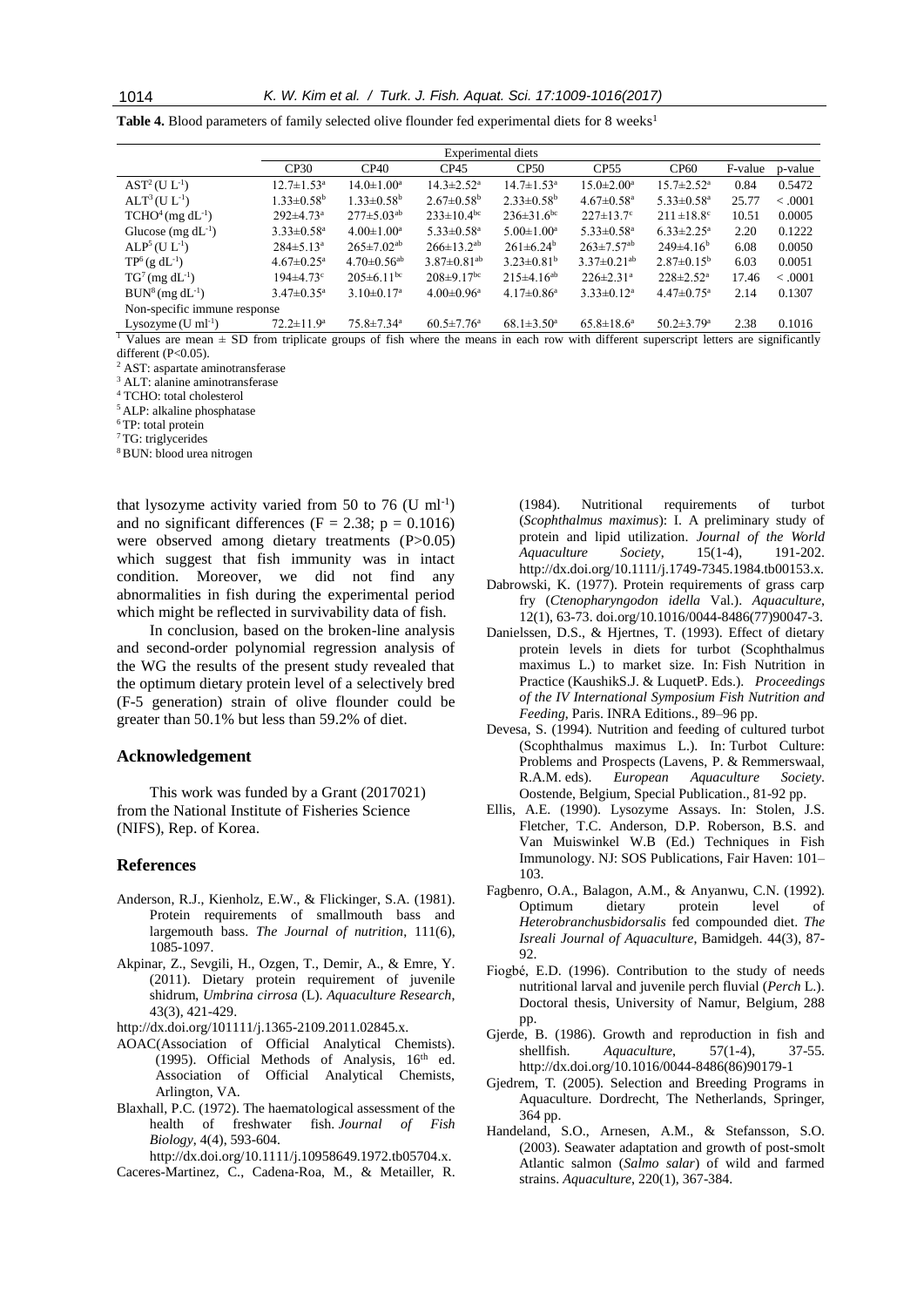http://dx.doi.org/ [10.1016/S0044-8486\(02\)00508-2.](http://dx.doi.org/10.1016/S0044-8486(02)00508-2)

Helland, S.J., & Grisdale-Helland, B. (1998). Growth, feed utilization and body composition of juvenile Atlantic halibut (*Hippoglossus hippoglossus*) fed diets differing in the ratio between the macronutrients. *Aquaculture*, 166(1), 49-56.

http://dx.doi.org/ [10.1016/S0044-8486\(98\)00273-7.](http://dx.doi.org/10.1016/S0044-8486(98)00273-7)

- Hwang, J.H., & Myeong, J.W. (2010). An economic effect of the selective breeding program on the olive flounder aquaculture. *The Journal of Fisheries Business Administration*, 41(1), 11-128.
- Imsland, A. K., Helmvig, T., Kristjánsson, G. Ö., & Árnason, J. (2016). Effect of Fish Protein Replacement in Diets for Juvenile Turbot Scophthalmus Maximus. *Turkish Journal of Fisheries and Aquatic Sicences*, 16(2), 267-273. http://dx.doi.org/10.4194/1303-2712-v16\_2\_06.
- Robbins, K.R., Norton, H.W., & Baker, D.H. (1979). Estimation of nutrient requirements from growth data. *The Journal of nutrition*, 109(10), 1710-1714.
- Jamabo, N.A., & Alfred-Ockiya, J.F. (2008). Effects of dietary protein levels on the growth performance of *Heterobranchusbidorsalis* (Geoffrey- Saint-Hillarie) fingerlings from Niger delta. *African Journal of Biotechnology*, 7(14), 2483-2485. http://dx.doi.org/10.1111/j.1365-2109.2009.02201.x.
- Jauncey, K. (1982). The effects of varying dietary protein level on the growth, food conversion, protein utilization and body composition of juvenile tilapias (*Sarotherodon mossambicus*). *Aquaculture*, 27(1), 43- 54. http://dx.doi.org/ [10.1016/0044-8486\(82\)90108-9.](http://dx.doi.org/10.1016/0044-8486(82)90108-9)
- Kang, J.H., Noh, J. K., Kim, J. H., Lee, J. H., Kim, H. C., Kim, K. K., Kim, B. S., & Lee, W. J. (2006). Genetic relationship between broodstocks of olive flounder, *Paralichthys olivaceus* (Temminck and Schlegel) using microsatellite markers. *Aquaculture Research*, 37(7), 701-707.

http://dx.doi.org/10.1111/j.1365-2109.2006.01483.x.

- Kaushik, S.J., & Médale, F. (1994). Energy requirements, utilization and dietary supply to salmonids*. Aquaculture*, 124(1-4), 81-97. http://dx.doi.or[g/10.1016/0044-8486\(94\)90364-6.](http://dx.doi.org/10.1016/0044-8486(94)90364-6)
- Khan, M.S., Ang, K.J., Ambak, M.A., & Saad, C.R. (1993). Optimum dietary protein requirement of a Malaysian freshwater catfish, *Mystus nemurus*. *Aquaculture*,
	- 112(2-3), 227-235. http://dx.doi.org[/10.1016/0044-8486\(93\)90448-8.](http://dx.doi.org/10.1016/0044-8486(93)90448-8)
- Kikuchi, K., Honda, H., & Kiyono, M. (1992). Effect of dietary protein level on growth and body composition of Japanese flounder, *Paralichthys olivaceus*. Aquaculture Science 40(3), 335-340.

http://dx.doi.org/ [10.1016/S0044-8486\(00\)00512-3.](http://dx.doi.org/10.1016/S0044-8486(00)00512-3)

- Kim, H.C., Noh, J.K., Lee, J.H., Kim, J.H., Park, C.J., Kang, J.H., Kim, K.K., Lee, J.G., & Myeong, J.I. (2008). Estimation of genetic parameters and reproductivity test of genetic evaluation for growthrelated traits of olive flounder *Paralichthys olivaceus* at 180 days of age. *Journal of Aquaculture*, 21(4), 317-324.
- Kim, K.W., Wang, X.J., & Bai, S.C. (2002). Optimum dietary protein level for maximum growth of juvenile olive flounder *Paralichthys olivaceus* (Temminck et Schlegel). *Aquaculture Research*, 33(9), 673-679. http://dx.doi.org/101046/j.1365-2109.2002.00704.x.
- Kim, K.W., Wang, X.J., & Bai, S.C. (2003). Reevaluation of the dietary protein requirement of Japanese flounder *Paralichthys olivaceus*. *Journal of the World*

*Aquaculture Society*, 34(2), 133- 139.

http://dx.doi.org/101111/j.1749-7345.2003.tb00049.x.

- Kim, K.W., Kim, K.D., Han, S.B., Moniruzzaman, M., Yun, H., Lee, S., & Bai, S.C. (2016). Optimum dietary protein level and protein-to-energy ratio for growth of juvenile parrot fish, *Oplegnathus fasciatus*. *Journal of the World Aquaculture Society*, 48(3), 467-477. http://dx.doi.org/10.1111/jwas.12337.
- Lee, S.M., Park, C.S., & Bang, I.C. (2002). Dietary protein requirement of young Japanese flounder *Paralichthys olivaceus* fed isocaloric diets. *Fisheries Science*, 68(1), 158-164.

http://dx.doi.org/10.1046/j.1444-2906.2002.00402.x.

Lee, J.K., Cho, S.H., Park, S.U., Kim, K.D., & Lee, S.M. (2003). Dietary protein requirement for young turbot (*Scophthalmus maximus* L.). *Aquaculture nutrition*, 9(4), 283-286.

http://dx.doi.org/10.1046/j.1365-2095.2003.00255.x.

Li, M.H., Robinson, E.H., & Wolters, W.R. (1998). Evaluation of Three Strains of Channel Catfish *Ictalurus punctatus* Fed Diets Containing Three Concentrations of Proteinand Digestible Energy1. *Journal of the World Aquaculture Society*, 29(2), 155- 160.

http://dx.doi.org/10.1111/j.1749-7345.1998.tb00974.x. Lovell, R.T., 1989. Nutrition and Feeding of Fish. New

- York, USA, Van Nostrand-Reinhold, 260 pp. Min, B.H., Lee, J.H., Noh, J.K., Kim, H.C., Park, C.J.,
- Choi, S.J., Myeong, J.I. (2009). Hatching Rate of Eggs, and Growth of Larvae and Juveniles from Selected Olive Flounder, *Paralichthys olivaceus*. *Development & Reproduciton*, 13(4), 239-247.
- Min, B.H., Kim, H.C., Lee, J.H., Noh, J.K., An, H.S., Park, C.J., Cho, S.J., & Myeong, J.I. (2010). Comparison of Growth Parameters in Selected and Unselected Strains of Olive Flounder *Paralichthys olivaceus*. *Korean Journal of Fisheries and Aquatic Sciences,* 43(5), 457-461.
- Ministry of Oceans and Fisheries. (2016). Survey on the status of fish culture. National Statistical Office, Daejeon, Korea.
- Moore, B.J., Hung, S.S., & Medrano, J.F. (1988). Protein requirement of hatchery-produced juvenile white sturgeon (*Acipenser transmontanus*). *Aquaculture*, 71(3), 235-245.

http://dx.doi.or[g/10.1016/0044-8486\(88\)90262-1.](http://dx.doi.org/10.1016/0044-8486(88)90262-1)

- Murata, O., Harada, T., Miyashita, S., Izumi, K.I., Maeda, S., Kato, K., & Kumai, H. (1996). Selective breeding for growth in red sea bream. *Fisheries Science*, 62(6), 845-849. http://dx.doi.org/102331/fishsci.62.845.
- Neely, K.G., Myers, J.M., Hard, J.J., & Shearer, K.D. (2008). Comparison of growth, feed intake, and nutrient efficiency in a selected strain of coho salmon (*Oncorhynchuskisutch*) and its source stock. *Aquaculture*, 283(1), 134-140.

http:/[/dx.doi.org/10.1016/j.aquaculture.2008.06.038.](http://dx.doi.org/10.1016/j.aquaculture.2008.06.038)

- NRC (1993). National Research Council. Nutrient Requirements of Fish.National Academic Press, Washington DC. U.S.A.
- NRC (2011). National Research Council. Nutrient Requirements of Fish and Shrimp.National Academies Press, Washington DC, U.S.A.
- Ogata, H.Y., Oku, H., & Murai, T. (2002). Growth, feed efficiency and feed intake ofoffspring from selected and wild Japanese flounder (*Paralichthys olivaceus*). *Aquaculture*, 211(1), 183-193.

http://dx.doi.or[g/10.1016/S0044-8486\(01\)00798-0.](http://dx.doi.org/10.1016/S0044-8486(01)00798-0)